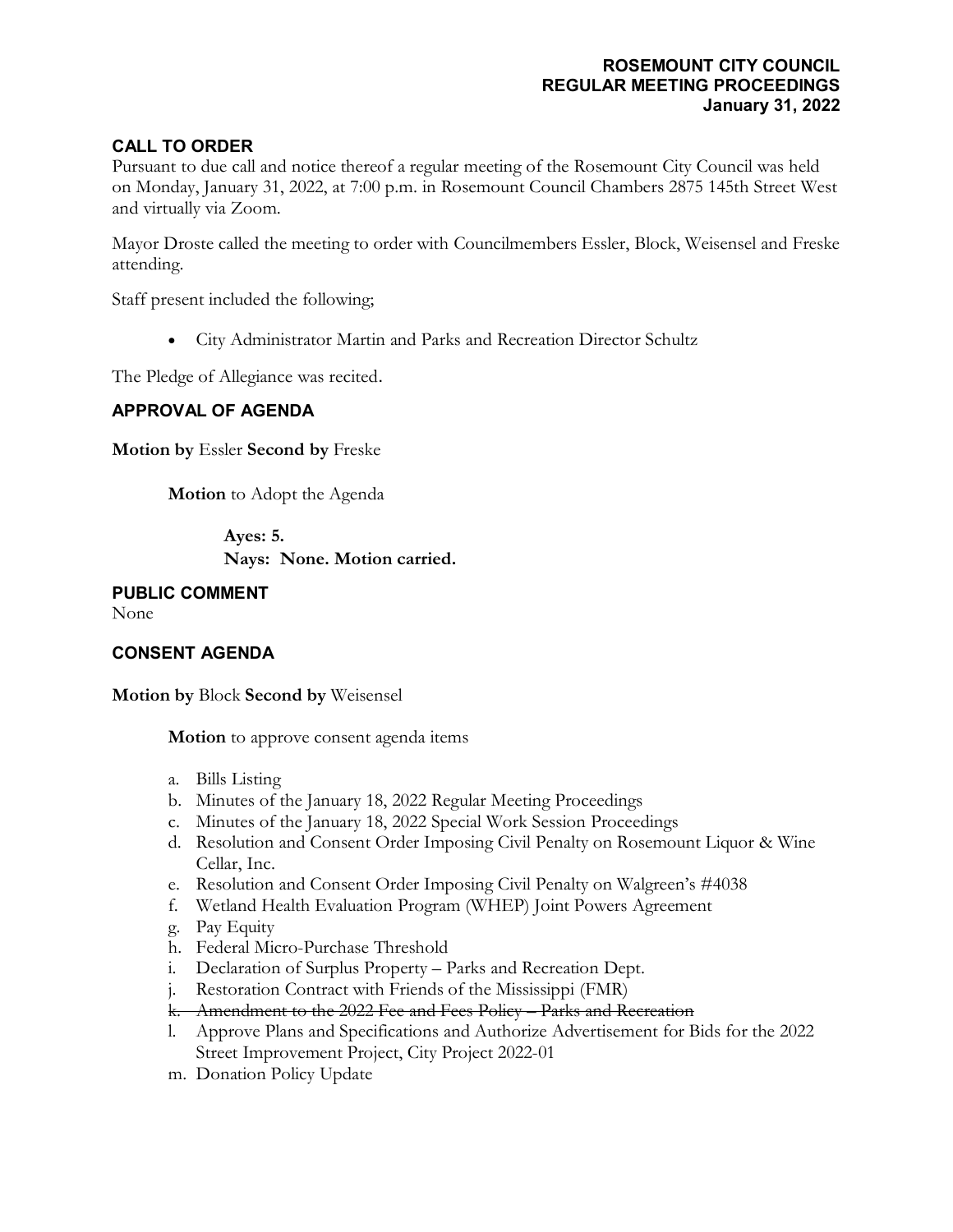## **ROSEMOUNT CITY COUNCIL REGULAR MEETING PROCEEDINGS January 31, 2022**

- n. Amendment to the approved conditions for the Planned Unit Development and Preliminary Outlot Plat
- o. LELS Supervisory Unit, Labor Agreement 2022-2023

# **Ayes: Weisensel, Block, Droste, Essler, Freske Nays: None. Motion carried.**

## **6.k. Amendment to the 2022 Fee and Fees Policy – Parks and Recreation**

Councilmember Essler pulled this item for additional information. Director of Parks & Recreation Schultz provided additional context regarding the fee policy amendment to allow for some rate changes and language updates to the fees for the Steeple Center portion of the policy as noted in the attachment.

Councilmembers discussed various ways to market The Steeple Center. Mr. Schultz noted the new rental software recently purchased will assist in the future monitoring of revenue and rentals. Staff will provide a recap in six months of the reservations that occurred during the 6-month time period.

## **Motion by** Essler **Second by** Freske

**Motion to** approve a resolution to amend the 2022 Fees and Fee Policy to change rates for the Steeple Center

**Ayes: Block, Droste, Essler, Freske, Weisensel Nays: None. Motion carried.**

#### **NEW BUSINESS**

## **9.a. Authorize Entry into Contract – Construction Management Services for Police & Public Works Campus Project**

City Administrator Martin provided an overview of the Police and Public Works Campus project and its current status. Mr. Martin presented an agreement with Kraus Anderson Construction Company to serve as the City's Construction Manager for the campus project.

A request for proposal for architects has been posted and interviews for this will take place starting February  $10<sup>th</sup>$  as the project continues to move forward.

Councilmember Weisensel questioned how the council will be updated on the project status. Mr. Martin will provide a status update at each work session to ensure staff has council support as the project continues to move forward. Mr. Martin also noted a camera recording will likely be available for the public to monitor the progress of the project.

Councilmember Block question how the project is being funded and Mr. Martin confirmed the project is funded through the Capital Improvement Plan, Utility Core Funds and through bonds which ultimately will impact the annual budget and taxpayer dollars.

Councilmember Essler requested any change orders brought forth by Kraus Anderson are diligent; i.e. change in scope versus changes in labor, schedule, etc.